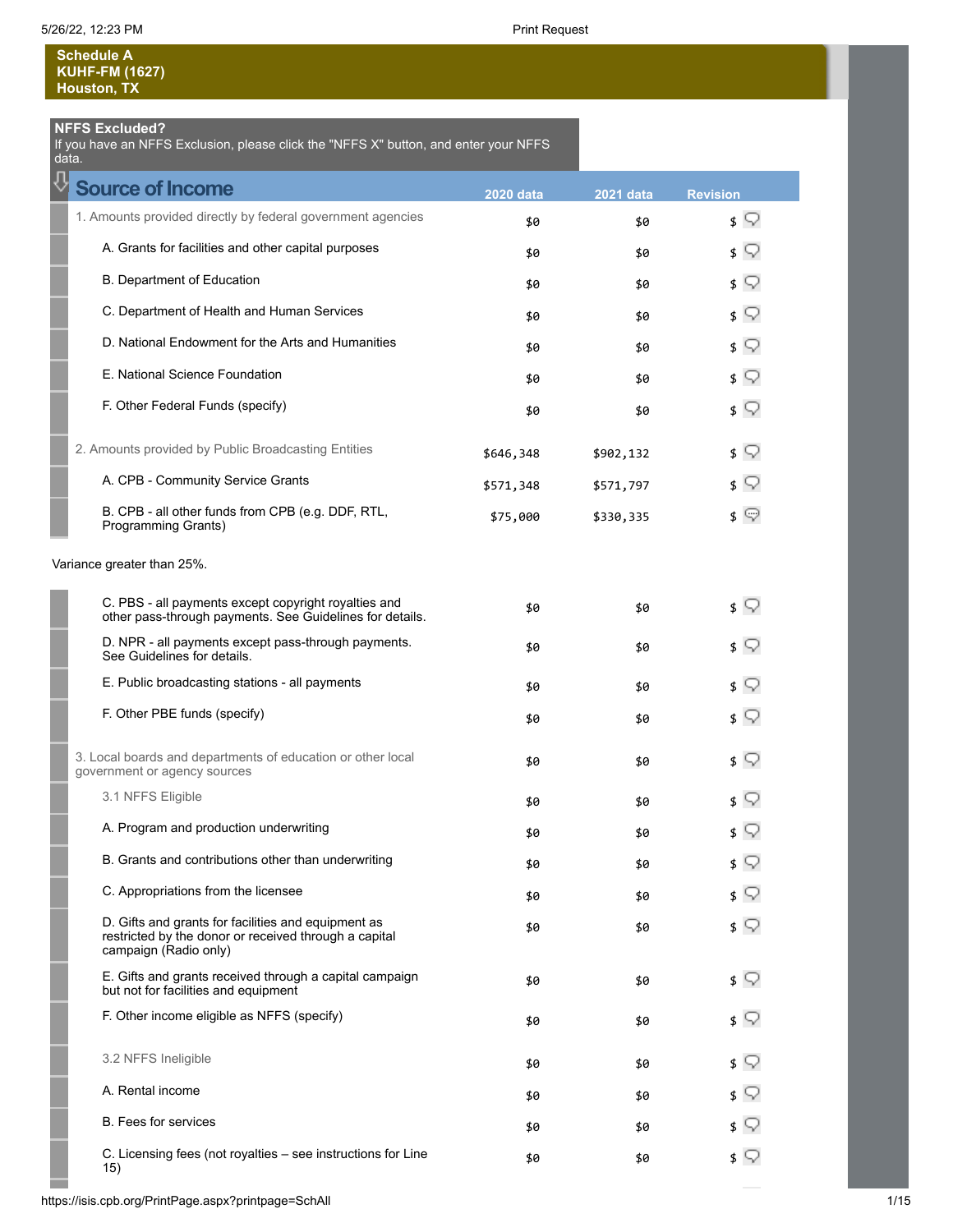| 5/26/22, 12:23 PM                                                                                                                     | <b>Print Request</b> |           |               |
|---------------------------------------------------------------------------------------------------------------------------------------|----------------------|-----------|---------------|
| D. Gifts and grants for facilities and equipment as<br>restricted by the donor or received through a capital<br>campaign (TV only)    | \$0                  | \$0       | \$ ⊊          |
| E. Other income ineligible for NFFS inclusion                                                                                         | \$0                  | \$0       | $\sqrt{ }$    |
| 4. State boards and departments of education or other state<br>government or agency sources                                           | \$0                  | \$0       | $\sqrt{ }$    |
| 4.1 NFFS Eligible                                                                                                                     | \$0                  | \$0       | $\sqrt{ }$    |
| A. Program and production underwriting                                                                                                | \$0                  | \$0       | $\sqrt{ }$    |
| B. Grants and contributions other than underwriting                                                                                   | \$0                  | \$0       | \$ V          |
| C. Appropriations from the licensee                                                                                                   | \$0                  | \$0       | ≴ ♡           |
| D. Gifts and grants for facilities and equipment as<br>restricted by the donor or received through a capital<br>campaign (Radio only) | \$0                  | \$0       | $\sqrt{ }$    |
| E. Gifts and grants received through a capital campaign<br>but not for facilities and equipment                                       | \$0                  | \$0       | $\sqrt{2}$    |
| F. Other income eligible as NFFS (specify)                                                                                            | \$0                  | \$0       | $\sqrt{ }$    |
| 4.2 NFFS Ineligible                                                                                                                   | \$0                  | \$0       | $\sqrt{ }$    |
| A. Rental income                                                                                                                      | \$0                  | \$0       | $\sqrt{ }$    |
| <b>B.</b> Fees for services                                                                                                           | \$0                  | \$0       | \$ V          |
| C. Licensing fees (not royalties - see instructions for Line<br>15)                                                                   | \$0                  | \$0       | \$ V          |
| D. Gifts and grants for facilities and equipment as<br>restricted by the donor or received through a capital<br>campaign (TV only)    | \$0                  | \$0       | \$ ⊊          |
| E. Other income ineligible for NFFS inclusion                                                                                         | \$0                  | \$0       | $\sqrt{ }$    |
| 5. State colleges and universities                                                                                                    | \$183,416            | \$153,264 | s V           |
| 5.1 NFFS Eligible                                                                                                                     | \$183,416            | \$153,264 | ≰ ू           |
| A. Program and production underwriting                                                                                                | \$183,416            | \$153,264 | 3 V           |
| B. Grants and contributions other than underwriting                                                                                   | \$0                  | \$0       | $\sqrt{ }$    |
| C. Appropriations from the licensee                                                                                                   | \$0                  | \$0       | $\sqrt{2}$    |
| D. Gifts and grants for facilities and equipment as<br>restricted by the donor or received through a capital<br>campaign (Radio only) | \$0                  | \$0       | \$ Y          |
| E. Gifts and grants received through a capital campaign<br>but not for facilities and equipment                                       | \$0                  | \$0       | $\frac{1}{2}$ |
| F. Other income eligible as NFFS (specify)                                                                                            | \$0                  | \$0       | \$ W          |
| 5.2 NFFS Ineligible                                                                                                                   | \$0                  | \$0       | $\sqrt{ }$    |
| A. Rental income                                                                                                                      | \$0                  | \$0       | $\sqrt{2}$    |
| <b>B.</b> Fees for services                                                                                                           | \$0                  | \$0       | $\sqrt{ }$    |
| C. Licensing fees (not royalties – see instructions for Line<br>15)                                                                   | \$0                  | \$0       | ≴ ⊊           |
| D. Gifts and grants for facilities and equipment as<br>restricted by the donor or received through a capital<br>campaign (TV only)    | \$0                  | \$0       | $\sqrt{ }$    |
| E. Other income ineligible for NFFS inclusion                                                                                         | \$0                  | \$0       | $\sqrt{ }$    |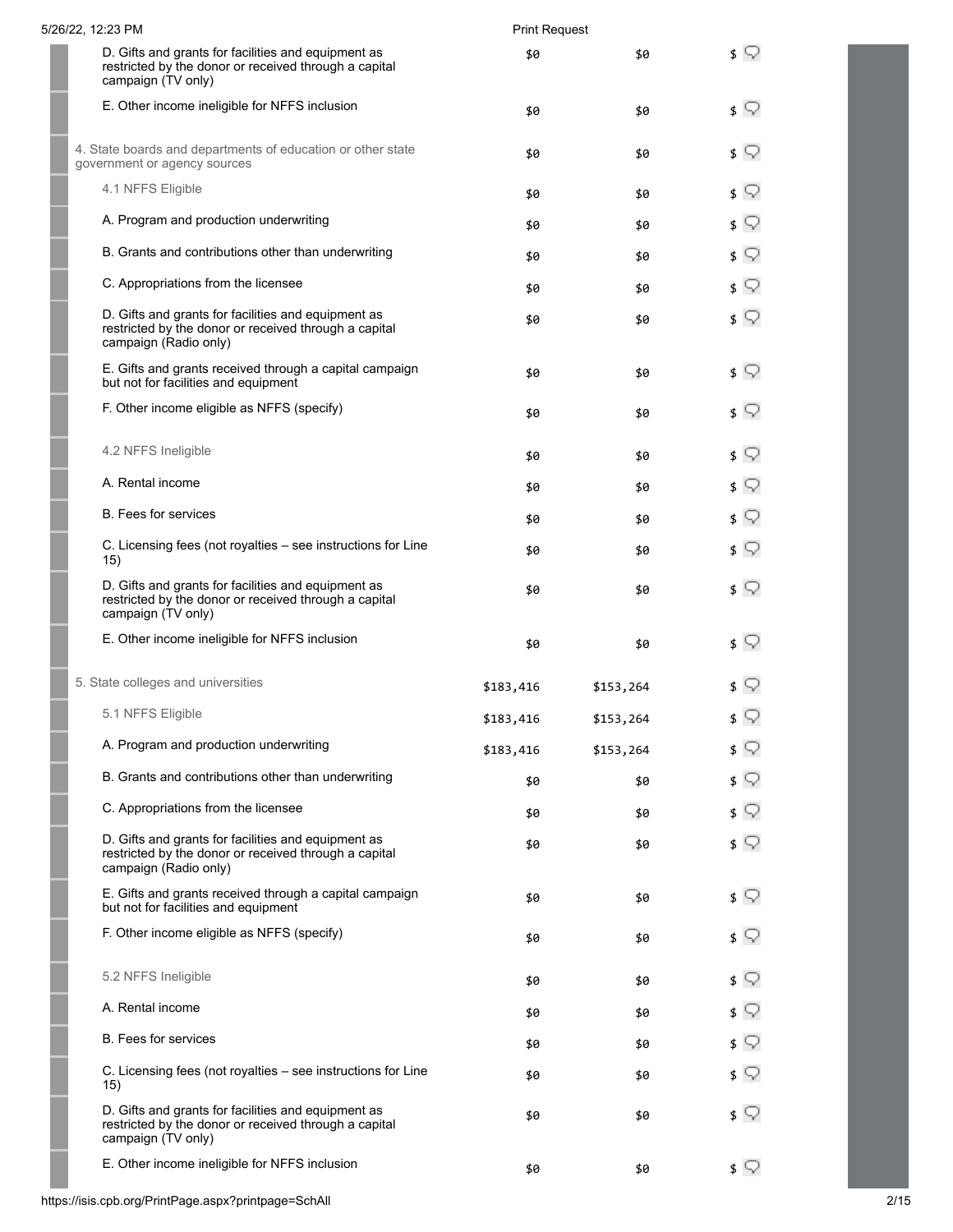| 6. Other state-supported colleges and universities                                                                                    | \$0       | \$0       | ≰ ⊊                          |
|---------------------------------------------------------------------------------------------------------------------------------------|-----------|-----------|------------------------------|
| 6.1 NFFS Eligible                                                                                                                     | \$0       | \$0       | ≰ ⊊                          |
| A. Program and production underwriting                                                                                                | \$0       | \$0       |                              |
| B. Grants and contributions other than underwriting                                                                                   | \$0       | \$0       | $\mathfrak{s} \nabla$        |
| C. Appropriations from the licensee                                                                                                   | \$0       | \$0       | ≰ ⊊                          |
| D. Gifts and grants for facilities and equipment as<br>restricted by the donor or received through a capital<br>campaign (Radio only) | \$0       | \$0       |                              |
| E. Gifts and grants received through a capital campaign<br>but not for facilities and equipment                                       | \$0       | \$0       | ≰ ⊊                          |
| F. Other income eligible as NFFS (specify)                                                                                            | \$0       | \$0       | ≰ ⊊                          |
| 6.2 NFFS Ineligible                                                                                                                   | \$0       | \$0       | ≰ ⊊                          |
| A. Rental income                                                                                                                      | \$0       | \$0       |                              |
| <b>B.</b> Fees for services                                                                                                           | \$0       | \$0       | $\sqrt{ }$                   |
| C. Licensing fees (not royalties - see instructions for Line<br>15)                                                                   | \$0       | \$0       | $\sqrt{ }$                   |
| D. Gifts and grants for facilities and equipment as<br>restricted by the donor or received through a capital<br>campaign (TV only)    | \$0       | \$0       |                              |
| E. Other income ineligible for NFFS inclusion                                                                                         | \$0       | \$0       | $\mathfrak{s} \; \mathbb{Q}$ |
| 7. Private colleges and universities                                                                                                  | \$0       | \$0       | Q<br>\$                      |
| 7.1 NFFS Eligible                                                                                                                     | \$0       | \$0       | $\mathfrak{s} \; \mathbb{Q}$ |
| A. Program and production underwriting                                                                                                | \$0       | \$0       | ≰ ⊊                          |
| B. Grants and contributions other than underwriting                                                                                   | \$0       | \$0       | ≰ ⊊                          |
| C. Appropriations from the licensee                                                                                                   | \$0       | \$0       | $\sqrt{ }$                   |
| D. Gifts and grants for facilities and equipment as<br>restricted by the donor or received through a capital<br>campaign (Radio only) | \$0       | \$0       | $\sqrt{ }$                   |
| E. Gifts and grants received through a capital campaign<br>but not for facilities and equipment                                       | \$0       | \$0       | ≰ ⊊                          |
| F. Other income eligible as NFFS (specify)                                                                                            | \$0       | \$0       | \$ V                         |
| 7.2 NFFS Ineligible                                                                                                                   | \$0       | \$0       | ≰ ⊊                          |
| A. Rental income                                                                                                                      | \$0       | \$0       | ≰ ⊊                          |
| <b>B.</b> Fees for services                                                                                                           | \$0       | \$0       | ≰ ⊊                          |
| C. Licensing fees (not royalties - see instructions for Line<br>15)                                                                   | \$0       | \$0       | ≰ ⊊                          |
| D. Gifts and grants for facilities and equipment as<br>restricted by the donor or received through a capital<br>campaign (TV only)    | \$0       | \$0       | $\sqrt{ }$                   |
| E. Other income ineligible for NFFS inclusion                                                                                         | \$0       | \$0       | ≰ ⊊                          |
| 8. Foundations and nonprofit associations                                                                                             | \$314,547 | \$188,475 | Q<br>\$                      |
| 8.1 NFFS Eligible                                                                                                                     | \$314,547 | \$188,475 | $\sqrt{ }$                   |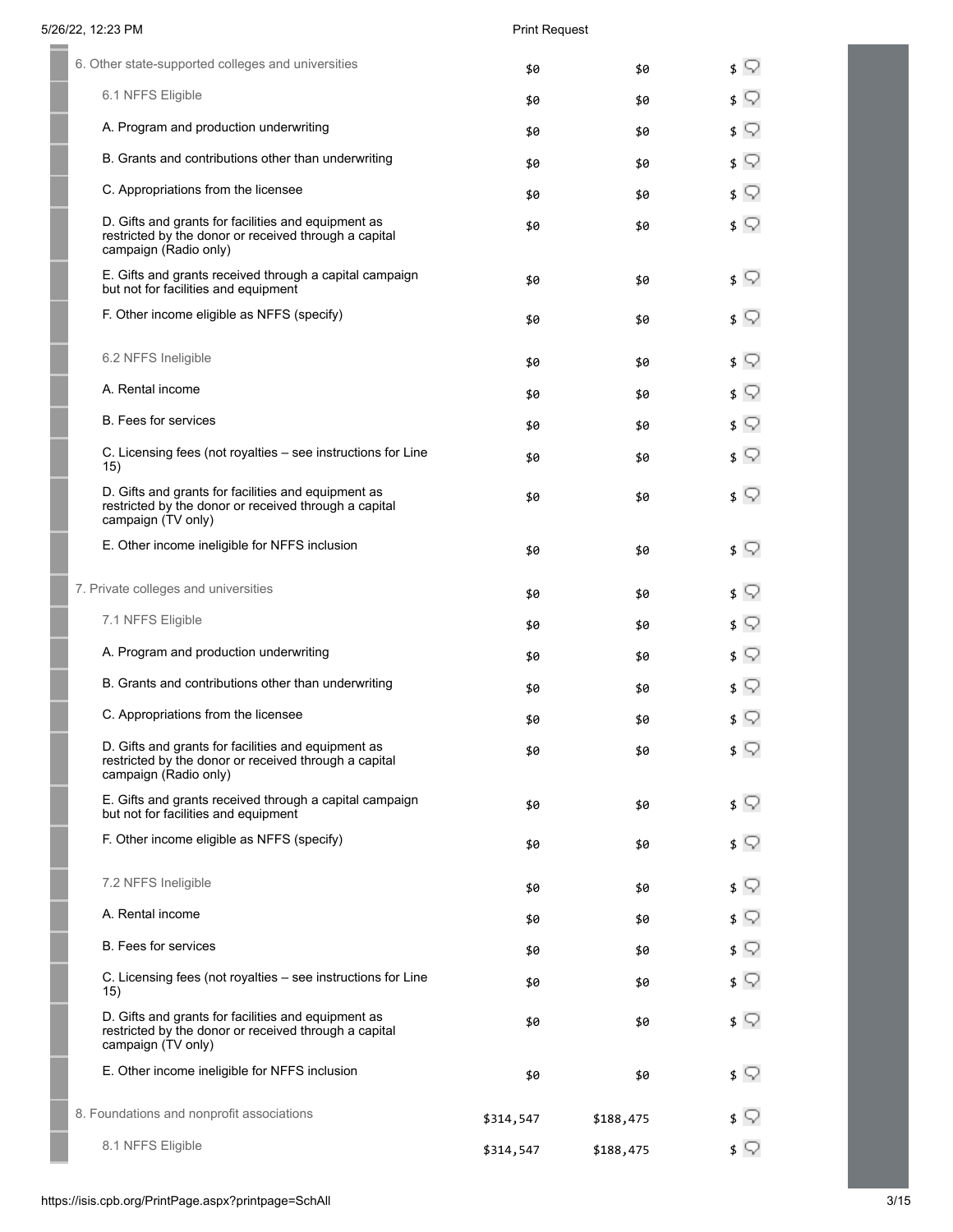| Variance greater than 25%.                                                                                                            |             |             |                              |
|---------------------------------------------------------------------------------------------------------------------------------------|-------------|-------------|------------------------------|
| A. Program and production underwriting                                                                                                | \$314,547   | \$188,475   | $\sqrt{ }$                   |
| Variance greater than 25%.                                                                                                            |             |             |                              |
| B. Grants and contributions other than underwriting                                                                                   | \$0         | \$0         | \$ V                         |
| C. Gifts and grants for facilities and equipment as<br>restricted by the donor or received through a capital<br>campaign (Radio only) | \$0         | \$0         | \$ V                         |
| D. Gifts and grants received through a capital campaign<br>but not for facilities and equipment                                       | \$0         | \$0         | \$ Y                         |
| E. Other income eligible as NFFS (specify)                                                                                            | \$0         | \$0         | \$ ♡                         |
| 8.2 NFFS Ineligible                                                                                                                   | \$0         | \$0         | \$ ?                         |
| A. Rental income                                                                                                                      | \$0         | \$0         | $\sqrt{ }$                   |
| <b>B.</b> Fees for services                                                                                                           | \$0         | \$0         | \$ ?                         |
| C. Licensing fees (not royalties - see instructions for Line<br>15)                                                                   | \$0         | \$0         | $\sqrt{ }$                   |
| D. Gifts and grants for facilities and equipment as<br>restricted by the donor or received through a capital<br>campaign (TV only)    | \$0         | \$0         | s V                          |
| E. Other income ineligible for NFFS inclusion                                                                                         | \$0         | \$0         | \$ V                         |
| 9. Business and Industry                                                                                                              | \$1,811,635 | \$1,736,961 | 3 V                          |
| 9.1 NFFS Eligible                                                                                                                     | \$1,271,242 | \$981,947   | \$ Y                         |
| A. Program and production underwriting                                                                                                | \$1,271,242 | \$981,947   | \$ ©                         |
| B. Grants and contributions other than underwriting                                                                                   | \$0         | \$0         | $\mathfrak{s} \; \heartsuit$ |
| C. Gifts and grants for facilities and equipment as<br>restricted by the donor or received through a capital<br>campaign (Radio only) | \$0         | \$0         | s V                          |
| D. Gifts and grants received through a capital campaign<br>but not for facilities and equipment                                       | \$0         | \$0         | s V                          |
| E. Other income eligible as NFFS (specify)                                                                                            | \$0         | \$0         | $\mathfrak{s} \; \mathbb{Q}$ |
| 9.2 NFFS Ineligible                                                                                                                   | \$540,393   | \$755,014   | $\sqrt{ }$                   |
| Variance greater than 25%.                                                                                                            |             |             |                              |
| A. Rental income                                                                                                                      | \$0         | \$225,000   | \$ ©                         |
| <b>B.</b> Fees for services                                                                                                           | \$540,393   | \$530,014   | $\sqrt{2}$                   |
| C. Licensing fees (not royalties – see instructions for Line<br>15)                                                                   | \$0         | \$0         | \$ ?                         |
| D. Gifts and grants for facilities and equipment as<br>restricted by the donor or received through a capital<br>campaign (TV only)    | \$0         | \$0         | $\sqrt{ }$                   |
| E. Other income ineligible for NFFS inclusion                                                                                         | \$0         | \$0         | ≰ ⊊                          |
| 10. Memberships and subscriptions (net of membership bad<br>debt expense)                                                             | \$6,524,478 | \$5,859,452 |                              |
| 10.1 NFFS Exclusion - Fair market value of premiums<br>that are not of insubstantial value                                            | \$27,086    | \$6,648     | \$ ≌                         |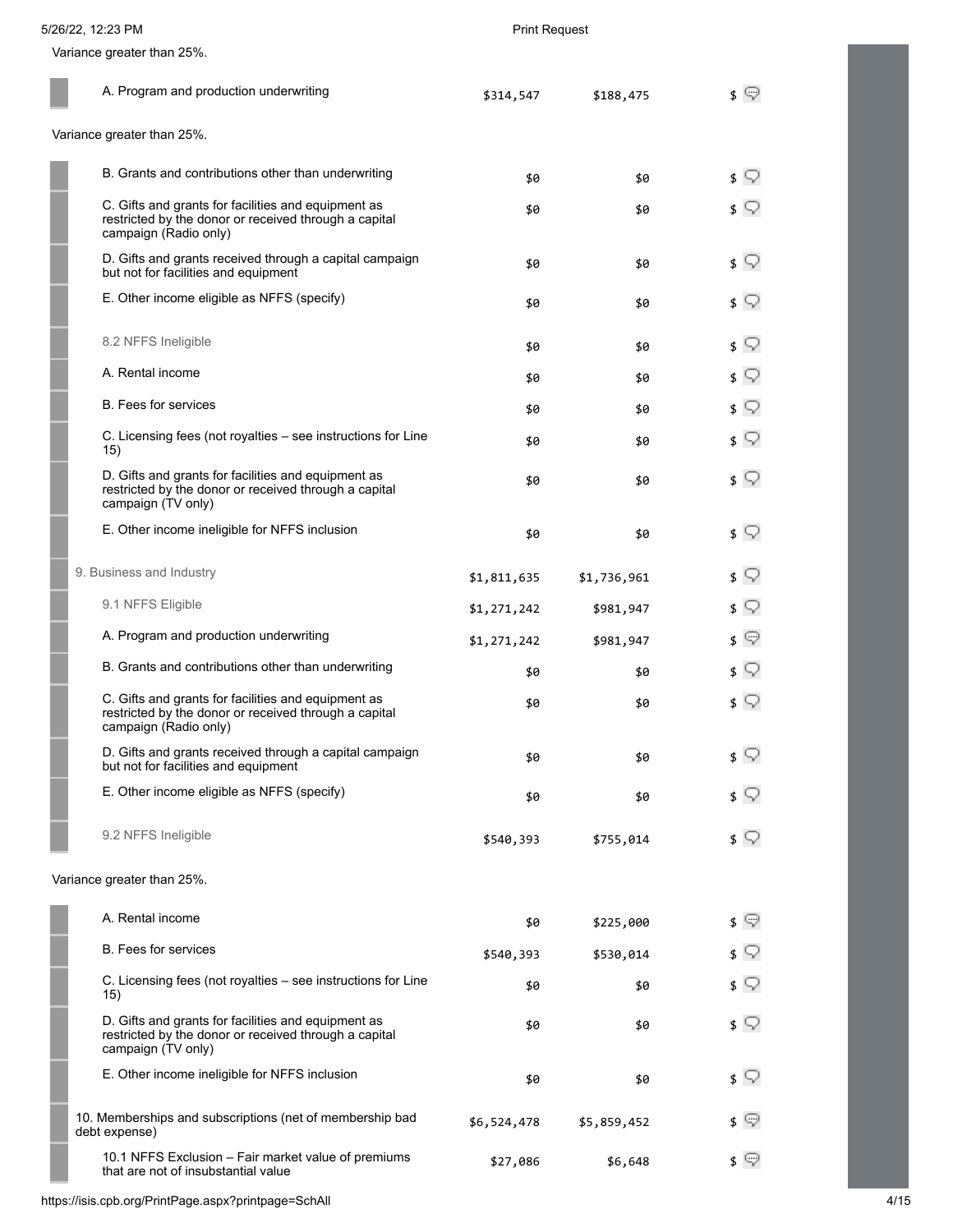Variance greater than 25%.

| 10.2 NFFS Exclusion - All bad debt expenses from<br>NFFS eligible revenues including but not limited to<br>pledges, underwriting, and membership (unless netted<br>elsewhere in Schedule A) | \$0              | \$0              | s V                          |
|---------------------------------------------------------------------------------------------------------------------------------------------------------------------------------------------|------------------|------------------|------------------------------|
| 2020 data<br>2021 data                                                                                                                                                                      |                  |                  |                              |
| 10.3 Total number<br>24,771<br>25,803<br>v<br>of contributors.                                                                                                                              |                  |                  |                              |
| 11. Revenue from Friends groups less any revenue included<br>on line 10                                                                                                                     | \$0              | \$0              | $\sqrt{ }$                   |
| 2020 data<br>2021 data                                                                                                                                                                      |                  |                  |                              |
| 11.1 Total number of<br>0<br>Ø<br>Friends contributors.                                                                                                                                     |                  |                  |                              |
| 12. Subsidiaries and other activities unrelated to public<br>broadcasting (See instructions)                                                                                                | \$0              | \$0              | \$ ?                         |
| A. Nonprofit subsidiaries involved in telecommunications<br>activities                                                                                                                      | \$0              | \$0              | s V                          |
| B. NFFS Ineligible - Nonprofit subsidiaries not involved<br>in telecommunications activities                                                                                                | \$0              | \$0              | $\mathfrak{s} \; \heartsuit$ |
| C. NFFS Ineligible - For-profit subsidiaries regardless of<br>the nature of its activities                                                                                                  | \$0              | \$0              | \$ V                         |
| D. NFFS Ineligible - Other activities unrelated to public<br>brodcasting                                                                                                                    | \$0              | \$0              | ≴ ♡                          |
| <b>Form of Revenue</b>                                                                                                                                                                      | <b>2020 data</b> | <b>2021 data</b> | <b>Revision</b>              |
| 13. Auction revenue (see instructions for Line 13)                                                                                                                                          | \$0              | \$0              | \$ V                         |
| A. Gross auction revenue                                                                                                                                                                    | \$0              | \$0              | \$ V                         |
| <b>B.</b> Direct auction expenses                                                                                                                                                           | \$0              | \$0              | \$ ?                         |
| 14. Special fundraising activities (see instructions for Line 14)                                                                                                                           | \$0              | \$0              | $\mathfrak{s} \; \mathbb{Q}$ |
| A. Gross special fundraising revenues                                                                                                                                                       | \$0              | \$0              | \$ V                         |
| B. Direct special fundraising expenses                                                                                                                                                      | \$0              | \$0              | \$ ?                         |
| 15. Passive income                                                                                                                                                                          | \$48,238         | \$80             | $\mathfrak{s} \; \heartsuit$ |
| A. Interest and dividends (other than on endowment<br>funds)                                                                                                                                | \$48,238         | \$80             | $\mathfrak{s} \; \heartsuit$ |
| Variance greater than 25%.                                                                                                                                                                  |                  |                  |                              |
| <b>B.</b> Royalties                                                                                                                                                                         | \$0              | \$0              | \$ ?                         |
| C. PBS or NPR pass-through copyright royalties                                                                                                                                              | \$0              | \$0              | s V                          |
| 16. Gains and losses on investments, charitable trusts and<br>gift annuities and sale of other assets (other than endowment<br>funds)                                                       | \$0              | \$0              | $\mathfrak{s} \; \heartsuit$ |
| A. Gains from sales of property and equipment (do not<br>report losses)                                                                                                                     | \$0              | \$0              | $\mathfrak{s} \; \heartsuit$ |
| B. Realized gains/losses on investments (other than<br>endowment funds)                                                                                                                     | \$0              | \$0              | s V                          |
| C. Unrealized gains/losses on investments and actuarial<br>gains/losses on charitable trusts and gift annuities (other<br>than endowment funds)                                             | \$0              | \$0              | s V                          |
| 17. Endowment revenue                                                                                                                                                                       | \$28,660         | \$329,338        | \$ Y                         |
| A. Contributions to endowment principal                                                                                                                                                     | \$0              | \$0              | s V                          |
| B. Interest and dividends on endowment funds                                                                                                                                                | \$0              | \$0              | $\sqrt{ }$                   |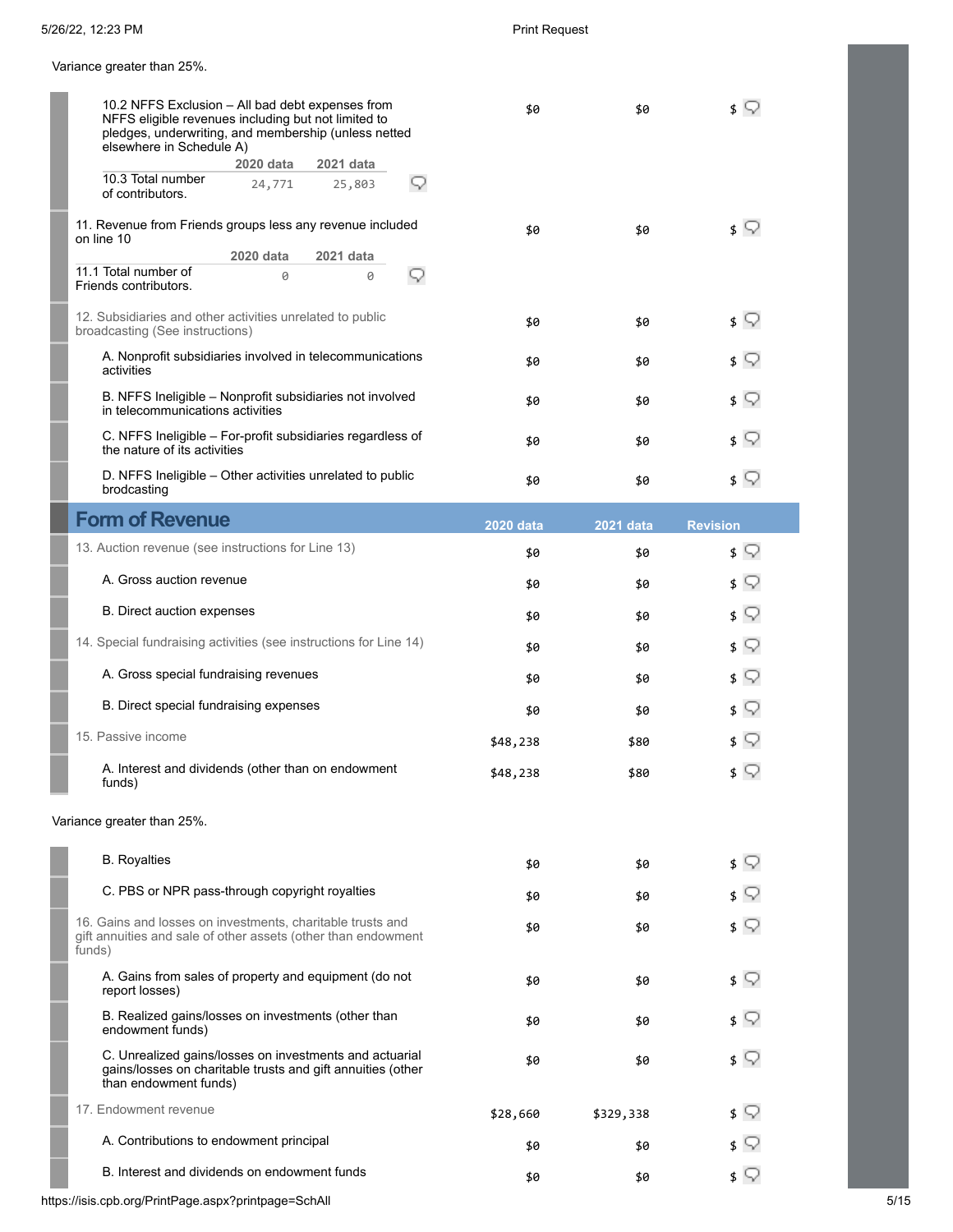| 5/26/22, 12:23 PM                                                                                                                                            | <b>Print Request</b> |             |                              |
|--------------------------------------------------------------------------------------------------------------------------------------------------------------|----------------------|-------------|------------------------------|
| C. Realized net investment gains and losses on<br>endowment funds (if this is a negative amount, add a<br>hyphen, e.g., "-1,765")                            | \$0                  | \$126,009   | ≰ ©                          |
| D. Unrealized net investment gains and losses on<br>endowment funds (if this is a negative amount, add a<br>hyphen, e.g., "-1,765")                          | \$28,660             | \$203,329   | ≰ ©                          |
| Variance greater than 25%.                                                                                                                                   |                      |             |                              |
| 18. Capital fund contributions from individuals (see<br>instructions)                                                                                        | \$0                  | \$0         | ≴ ⊊                          |
| A. Facilities and equipment (except funds received from<br>federal or public broadcasting sources)                                                           | \$0                  | \$0         | \$ V                         |
| <b>B.</b> Other                                                                                                                                              | \$0                  | \$0         | $\sqrt{ }$                   |
| 19. Gifts and bequests from major individual donors<br>2020 data<br>2021 data                                                                                | \$677,369            | \$828,780   | ≰ ©                          |
| 19.1 Total number of<br>☞<br>538<br>499<br>major individual<br>donors                                                                                        |                      |             |                              |
| 20. Other Direct Revenue                                                                                                                                     | \$5,569              | \$0         | $\sqrt{ }$                   |
| Line 21. Proceeds from the FCC Spectrum Incentive Auction,<br>interest and dividends earned on these funds, channel<br>sharing revenues, and spectrum leases | \$0                  | \$0         | $\mathfrak{s} \; \heartsuit$ |
| A. Proceeds from sale in spectrum auction                                                                                                                    | \$0                  | \$0         | \$ ?                         |
| B. Interest and dividends earned on spectrum auction<br>related revenue                                                                                      | \$0                  | \$0         | $\sqrt{ }$                   |
| C. Payments from spectrum auction speculators                                                                                                                | \$0                  | \$0         | $\sqrt{ }$                   |
| D. Channel sharing and spectrum leases revenues                                                                                                              | \$0                  | \$0         | $\sqrt{ }$                   |
| E. Spectrum repacking funds                                                                                                                                  | \$0                  | \$0         | $\mathfrak{s} \heartsuit$    |
| 22. Total Revenue (Sum of lines 1 through 12, 13.A, 14.A,<br>and 15 through 21)                                                                              | \$10,240,260         | \$9,998,482 | s V                          |
| Click here to view all NFFS Eligible revenue on Lines 3<br>through 9.                                                                                        |                      |             |                              |
| Click here to view all NFFS Ineligible revenue on Lines 3<br>through 9.                                                                                      |                      |             |                              |
| <b>Adjustments to Revenue</b>                                                                                                                                | <b>2020 data</b>     | 2021 data   | <b>Revision</b>              |
| 23. Federal revenue from line 1.                                                                                                                             | \$0                  | \$0         | $\sqrt{ }$                   |
| 24. Public broadcasting revenue from line 2.                                                                                                                 | \$646,348            | \$902,132   | $\sqrt{2}$                   |
| Variance greater than 25%.                                                                                                                                   |                      |             |                              |
| 25. Capital funds exclusion-TV (3.2D, 4.2D, 5.2D, 6.2D,<br>7.2D, 8.2D, 9.2D, 18A)                                                                            | \$0                  | \$0         | $\sqrt{ }$                   |
| 26. Revenue on line 20 not meeting the source, form,<br>purpose, or recipient criteria                                                                       | \$5,569              | \$0         | $\frac{1}{2}$                |
| Variance greater than 25%.                                                                                                                                   |                      |             |                              |
| 27. Other automatic subtractions from total revenue                                                                                                          | \$596,139            | \$1,091,000 | $\sqrt{ }$                   |
| A. Auction expenses – limited to the lesser of lines 13a<br>or 13b                                                                                           | \$0                  | \$0         | $\sqrt{ }$                   |
| B. Special fundraising event expenses - limited to the<br>lesser of lines 14a or 14b                                                                         | \$0                  | \$0         | $\sqrt{ }$                   |

## https://isis.cpb.org/PrintPage.aspx?printpage=SchAll 6/15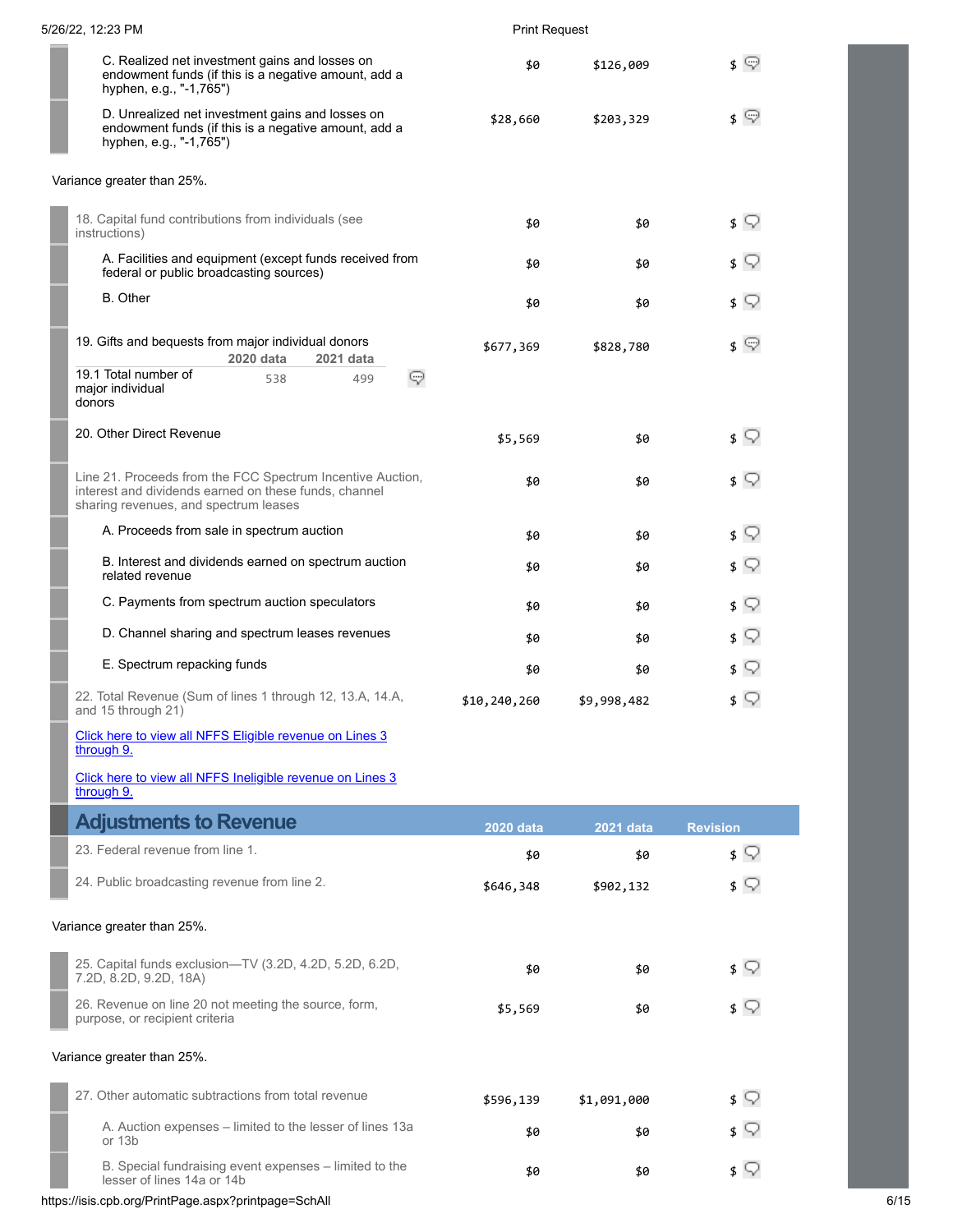| 5/26/22, 12:23 PM                                                                                                                         | <b>Print Request</b> |             |            |
|-------------------------------------------------------------------------------------------------------------------------------------------|----------------------|-------------|------------|
| C. Gains from sales of property and equipment – line 16a.                                                                                 | \$0                  | \$0         | $\sqrt{ }$ |
| D. Realized gains/losses on investments (other than<br>endowment funds) - line 16b                                                        | \$0                  | \$0         | ≴ ू        |
| E. Unrealized investment and actuarial gains/losses<br>(other than endowment funds) - line 16c                                            | \$0                  | \$0         | ≴ ू        |
| F. Realized and unrealized net investment gains/losses<br>on endowment funds - line 17c, line 17d                                         | \$28,660             | \$329,338   | ≴ ू        |
| Variance greater than 25%.                                                                                                                |                      |             |            |
| G. Rental income (3.2A, 4.2A, 5.2A, 6.2A, 7.2A, 8.2A,<br>9.2A)                                                                            | \$0                  | \$225,000   | $\sqrt{ }$ |
| H. Fees for services (3.2B, 4.2B, 5.2B, 6.2B, 7.2B, 8.2B,<br>9.2B)                                                                        | \$540,393            | \$530,014   | $\sqrt{ }$ |
| I. Licensing Fees (3.2C, 4.2C, 5.2C, 6.2C, 7.2C, 8.2C,<br>9.2C)                                                                           | \$0                  | \$0         | ≴ ♡        |
| J. Other revenue ineligible as NFFS (3.2E, 4.2E, 5.2E,<br>$6.2E$ , $7.2E$ , $8.2E$ , $9.2E$ )                                             | \$0                  | \$0         | \$ V       |
| K. FMV of high-end premiums (Line 10.1)                                                                                                   | \$27,086             | \$6,648     | $\sqrt{ }$ |
| Variance greater than 25%.                                                                                                                |                      |             |            |
| L. All bad debt expenses from NFFS eligible revenues<br>including but not limited to pledges, underwriting, and<br>membership (Line 10.2) | \$0                  | \$0         | \$ ?       |
| M. Revenue from subsidiaries and other activities<br>ineligible as NFFS (12.B, 12.C, 12.D)                                                | \$0                  | \$0         | ≴ ⊊        |
| N. Proceeds from spectrum auction and related revenues<br>from line 21.                                                                   | \$0                  | \$0         | ≴ ू        |
| 28. Total Direct Nonfederal Financial Support (Line 22 less<br>Lines 23 through 27). (Forwards to line 1 of the Summary of                | \$8,992,204          | \$8,005,350 | $\sqrt{2}$ |

**Nonfederal Financial Support)** 

# **Comments**

| <b>Comment</b>                                                                                                                                          | <b>Name</b>    | <b>Date</b> | <b>Status</b> |
|---------------------------------------------------------------------------------------------------------------------------------------------------------|----------------|-------------|---------------|
| KUHF-FM: Donors ordered less Derrick Wilson<br>'thank you items/ premiums' due<br>to COVID.                                                             |                | 3/9/2022    | Note          |
| Memberships and subscriptions Derrick Wilson<br>(slight decrease) due to covid-19<br>impact.                                                            |                | 3/9/2022    | <b>Note</b>   |
| Rental income in FY21 coded to Derrick Wilson<br>the appropriate account "Rental<br>Income" and rental income in<br>FY20 was coded to "Misc<br>Income". |                | 3/9/2022    | <b>Note</b>   |
| Business and Industry program<br>and program underwriting (slight<br>decrease) due to covid-19<br>impact.                                               | Derrick Wilson | 3/9/2022    | Note          |
| Foundations and nonprofit<br>associations - program and<br>production underwriting (slight<br>decrease) due to covid-19<br>impact.                      | Derrick Wilson | 3/9/2022    | Note          |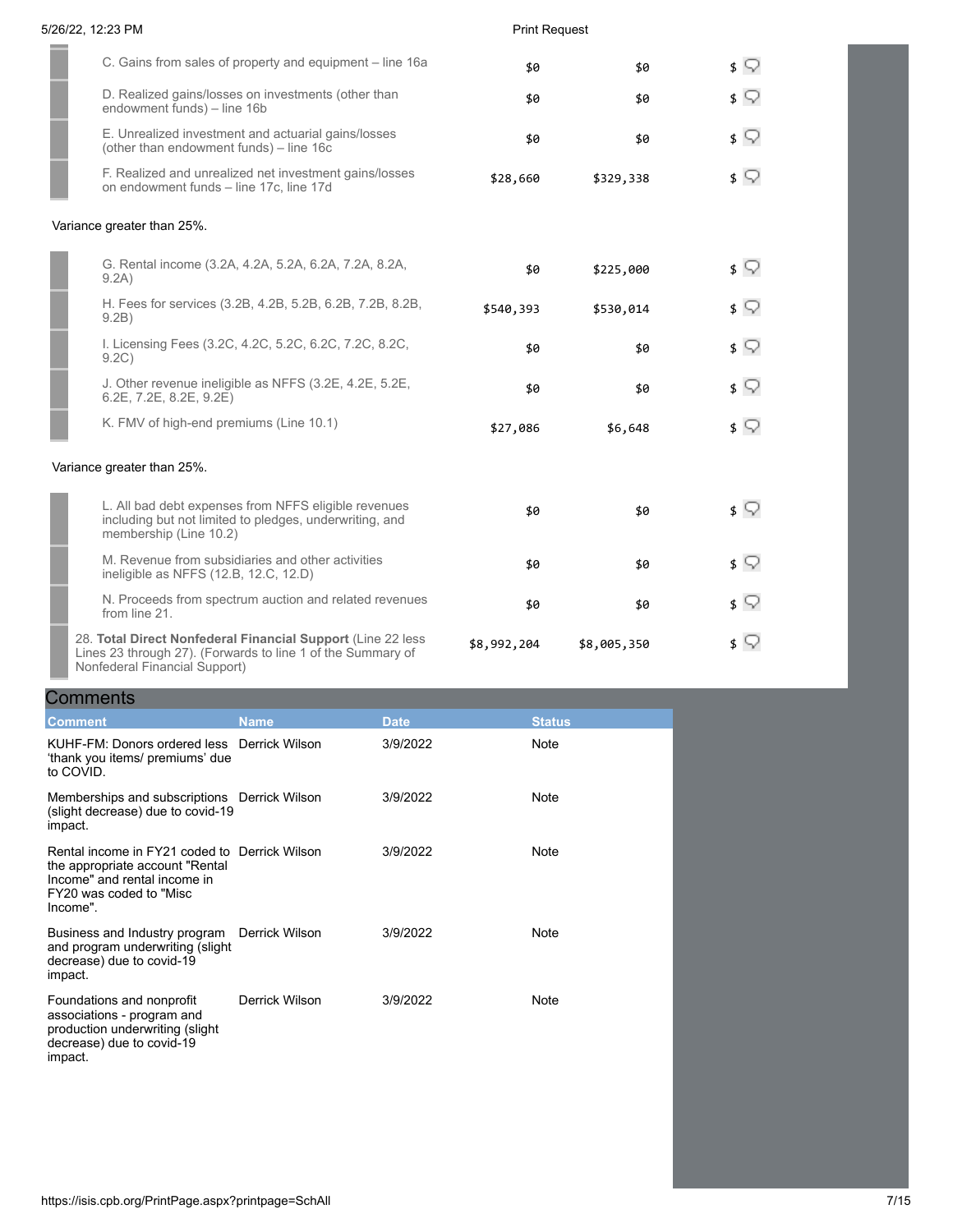| <b>Comment</b>                                                                                                                                                                                                                                                                                                                                                                                                                                      | <b>Name</b>           | <b>Date</b> | <b>Status</b> |
|-----------------------------------------------------------------------------------------------------------------------------------------------------------------------------------------------------------------------------------------------------------------------------------------------------------------------------------------------------------------------------------------------------------------------------------------------------|-----------------------|-------------|---------------|
| The American Rescue Plan Act<br>of 20211 was signed into law by<br>the President on March 11,<br>2021. It provided CPB with \$175<br>million and authorized fiscal<br>stabilization grants (hereinafter<br>"American Rescue Act<br>Stabilization Grants" or<br>"Stabilization Grants") to public<br>telecommunications entities to<br>maintain their programming and<br>services and to prevent, prepare<br>for, and respond to the<br>coronavirus. | Derrick Wilson        | 3/9/2022    | Note          |
| Realized net investments gains<br>and losses on endowment funds<br>due to a stronger stock market<br>in FY21.                                                                                                                                                                                                                                                                                                                                       | Derrick Wilson        | 3/9/2022    | Note          |
| Unrealized net investments<br>gains and losses on endowment<br>funds due to a stronger stock<br>market in FY21.                                                                                                                                                                                                                                                                                                                                     | Derrick Wilson        | 3/9/2022    | <b>Note</b>   |
| Total number of major<br>individuals donors (slight<br>decrease) due to covid-19<br>impact.                                                                                                                                                                                                                                                                                                                                                         | Derrick Wilson        | 3/9/2022    | Note          |
| Gifts and bequests from major<br>individuals donors (increased)<br>due enhanced fundraising<br>strategies.                                                                                                                                                                                                                                                                                                                                          | <b>Derrick Wilson</b> | 3/9/2022    | Note          |
| <b>Schedule B WorkSheet</b>                                                                                                                                                                                                                                                                                                                                                                                                                         |                       |             |               |

**KUHF-FM (1627)**

**Houston, TX**

|                                                                                                                            | 2020            | 2021            | <b>Revision</b> |
|----------------------------------------------------------------------------------------------------------------------------|-----------------|-----------------|-----------------|
| Step 1 - Compute the Rate -<br><b>Licensee Indirect</b><br><b>Costs/Licensee Direct Costs</b>                              |                 |                 |                 |
| Institutional Support (Enter this<br>amount here only if station<br>benefits from Institutional<br>Support.)               | \$79,644,534    | \$85,618,321    | \$ ∑            |
| AFS page or "n/a"                                                                                                          | 0               | $14 - C - 2$    |                 |
| Physical Plant Support (Enter<br>this amount here only if station<br>benefits from Physical Plant<br>Support.)             | \$52,856,776    | \$59,357,962    | $\sqrt{ }$      |
| AFS page or "n/a"                                                                                                          | 0               | $14 - C - 2$    |                 |
| <b>Licensee Indirect Costs</b>                                                                                             | \$132,501,310   | \$144,976,283   | \$ ∑            |
| <b>Licensee Direct Costs</b>                                                                                               |                 |                 |                 |
| <b>Total Operating expenses</b>                                                                                            | \$1,097,784,675 | \$1,139,261,737 | \$ ∑            |
| AFS page or "n/a"                                                                                                          | 0               | $14 - C - 2$    |                 |
| Less: Institutional Support (Enter<br>this amount whether or not the<br>station benefits from Institutional<br>Support.)   | \$79,644,534    | \$85,618,321    | $\sqrt{ }$      |
| AFS page or "n/a"                                                                                                          | 0               | $14 - C - 2$    |                 |
| Less: Physical Plant Support<br>(Enter this amount whether or<br>not the station benefits from<br>Physical Plant Support.) | \$52,856,776    | \$59,357,962    | $\sqrt{ }$      |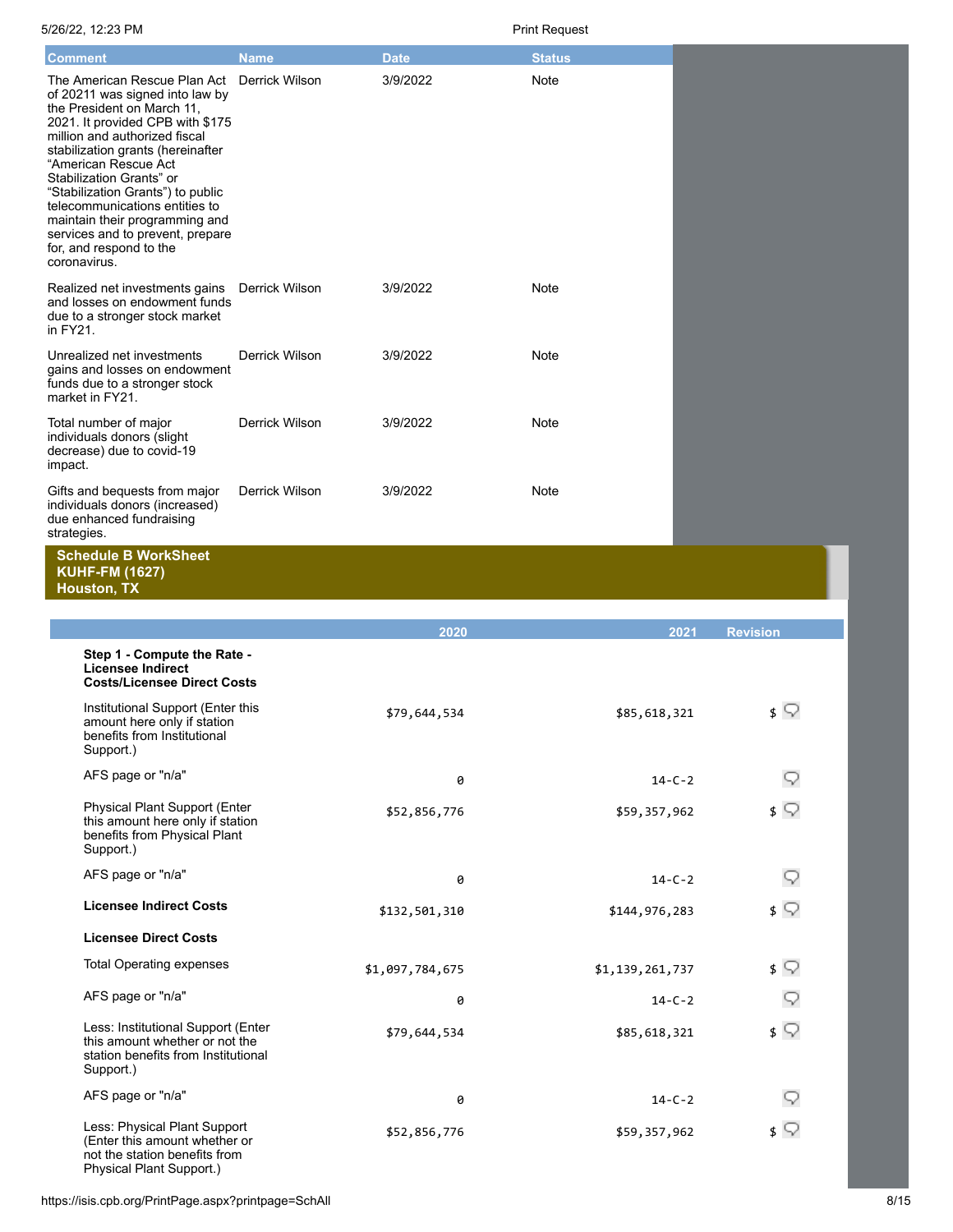|                                                                                                                                                                                | 2020          | 2021          | <b>Revision</b> |
|--------------------------------------------------------------------------------------------------------------------------------------------------------------------------------|---------------|---------------|-----------------|
| AFS page or "n/a"                                                                                                                                                              | 0             | $14 - C - 2$  |                 |
| Licensee's Direct Costs (= Total<br>operating expenses minus both<br>Institutional Support and<br><b>Physical Plant Support)</b>                                               | \$965,283,365 | \$994,285,454 | \$ ⊽            |
| Indirect Cost Rate = (Licensee's<br>Indirect Costs/Licensee's Direct<br>Costs)                                                                                                 | %13.726675    | %14.580952    | % V             |
| Step 2 - Identify the Base<br>(Station's Net Direct<br>Expenses)                                                                                                               |               |               |                 |
| <b>Station's Total Operating</b><br>Expenses (from Schedule E,<br>Line $8)$                                                                                                    | \$12,977,268  | \$7,785,580   | $\sqrt{ }$      |
| Variance greater than 25%.                                                                                                                                                     |               |               |                 |
| Less: Depreciation and<br>Amortization - from station's<br>AFS (if applicable)                                                                                                 | \$63,395      | \$360,449     | ≴ ⊊             |
| Variance greater than 25%.                                                                                                                                                     |               |               |                 |
| AFS page or "n/a"                                                                                                                                                              | 0             | 30            |                 |
| In-kind contributions and<br>donated property and equipment<br>reported as expenses per AFS<br>(if applicable)                                                                 | \$0           | \$0           |                 |
| AFS page or "n/a"                                                                                                                                                              | 0             | 30            |                 |
| Indirect Administrative Support<br>(if included in station's total<br>expenses) -per AFS                                                                                       | \$1,640,569   | \$1,026,151   | \$ V            |
| Variance greater than 25%.                                                                                                                                                     |               |               |                 |
| AFS page or "n/a"                                                                                                                                                              | 0             | 30            | Q               |
| Expenses for non-broadcast<br>activities and UBIT-per AFS (if<br>applicable)                                                                                                   | \$0           | \$0           | $\sqrt{ }$      |
| AFS page or "n/a"                                                                                                                                                              | 0             | n/a           |                 |
| Expenses not supported by<br>licensee - per AFS (Example:<br>expenses of consolidated<br>entities like Friends Groups,<br>foundations, and component<br>units (if applicable)" | \$0           | \$0           | ≰ ⊊             |
| AFS page or "n/a"                                                                                                                                                              | 0             | n/a           |                 |
| <b>Station's Net Direct Expenses</b>                                                                                                                                           | \$11,273,304  | \$6,398,980   | ≰ ⊊             |
| Variance greater than 25%.                                                                                                                                                     |               |               |                 |
| Step 3: Apply the Rate to the<br>Base (= total support activity<br>benefiting the station)                                                                                     | \$1,547,450   | \$933,032     | $\sqrt{ }$      |

Variance greater than 25%.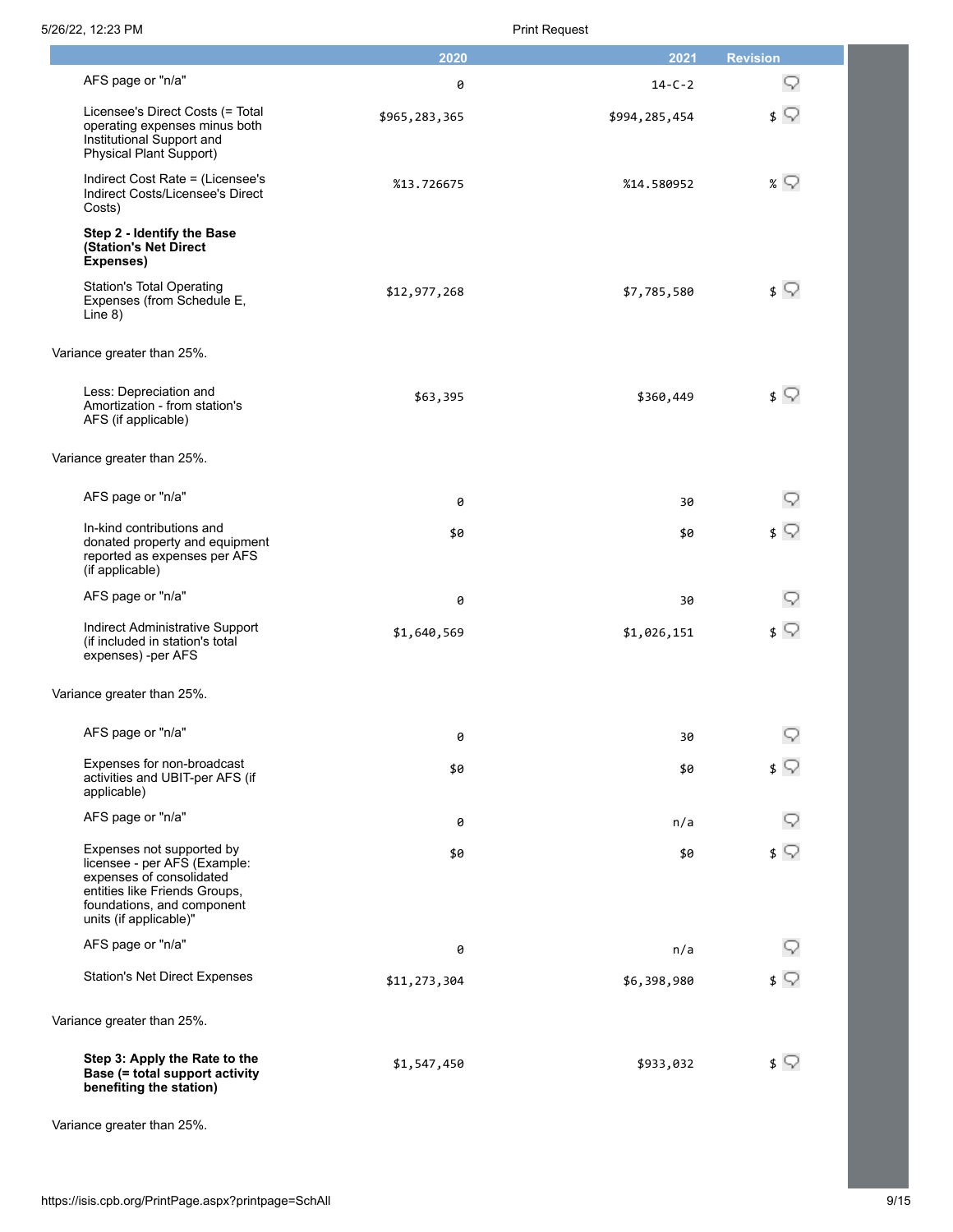| 5/26/22, 12:23 PM                                                    |                                                                                                                                                                |               |                 | <b>Print Request</b> |                        |                     |
|----------------------------------------------------------------------|----------------------------------------------------------------------------------------------------------------------------------------------------------------|---------------|-----------------|----------------------|------------------------|---------------------|
|                                                                      |                                                                                                                                                                |               | 2020            |                      | 2021                   | <b>Revision</b>     |
| Upload the licensee's audited                                        | financial statement only. [NOTE: Only<br>PDF files are allowed for upload.]                                                                                    | View Document |                 |                      | 1627_KUHF_BWA_fy21.pdf |                     |
| <b>Comments</b>                                                      |                                                                                                                                                                |               |                 |                      |                        |                     |
| Comment                                                              | <b>Name</b>                                                                                                                                                    | <b>Date</b>   |                 | <b>Status</b>        |                        |                     |
| <b>Occupancy List</b><br><b>KUHF-FM (1627)</b><br><b>Houston, TX</b> |                                                                                                                                                                |               |                 |                      |                        |                     |
|                                                                      | <b>Type of Occupancy</b>                                                                                                                                       |               | <b>Location</b> |                      |                        | <b>Value</b>        |
|                                                                      | Building                                                                                                                                                       |               | UH-536          |                      |                        | 93,119 $\heartsuit$ |
|                                                                      | Annual Value Computations for buildings and tower facilities                                                                                                   |               |                 |                      |                        |                     |
|                                                                      | <b>Questions</b>                                                                                                                                               |               |                 | <b>Value</b>         | <b>Value</b>           |                     |
|                                                                      | 1. Record building at original cost or at fair<br>market value at the time the station took<br>possession (use fair value only if original<br>cost is unknown) |               |                 | \$12415863           | \$6                    |                     |
|                                                                      | 2. Total original cost of major<br>improvements                                                                                                                |               |                 | \$0                  | \$0                    |                     |
|                                                                      | 3. Subtract federal and CPB funds used in<br>construction or improvements                                                                                      |               |                 | \$0                  | \$0                    |                     |
|                                                                      | 4. Total non federal value of<br>building/improvements                                                                                                         |               |                 | \$12415863           | \$0                    |                     |
|                                                                      | 5. Enter year constructed or acquired                                                                                                                          |               |                 | year 2000            | year 0                 |                     |
|                                                                      | 6. Estimated useful life of<br>building/improvements from date of<br>acquisition or construction                                                               |               |                 | years 40             | years 0                |                     |
|                                                                      | 7. Remaining useful life of building<br>(includes current reporting year) - if<br>remaining useful life is zero, do not<br>continue this computation           |               |                 | years 19             | years 0                |                     |
|                                                                      | 8. Annual value (line 4 divided by line 6)                                                                                                                     |               |                 | \$310396             | \$0                    |                     |
|                                                                      | 9. Station's prorata use of building                                                                                                                           |               |                 | %30                  | $%$ 0                  |                     |
|                                                                      | 10. Annual prorated value (product of lines<br>8 and 9)                                                                                                        |               |                 | % 93118.8            | %9                     |                     |
|                                                                      | 11. Payments made to building as a part of<br>the lease or rental agreement                                                                                    |               |                 | \$0                  | \$0                    |                     |
|                                                                      | 12. Payments recieved from others as a<br>part of a sublease or rental agreement                                                                               |               |                 | \$0                  | \$0                    |                     |
|                                                                      | 13. Annual value for NFFS purposes (line<br>10 less lines 11 and 12)                                                                                           |               |                 | \$93118.8            | \$8                    |                     |
|                                                                      |                                                                                                                                                                |               |                 |                      |                        |                     |
| <b>Schodulo B Totale</b>                                             |                                                                                                                                                                |               |                 |                      |                        |                     |

### **Schedule B Totals KUHF-FM (1627) Houston, TX**

|                                                                                                         | <b>2020 data</b> | 2021 data |     |
|---------------------------------------------------------------------------------------------------------|------------------|-----------|-----|
| 1. Total support activity benefiting station                                                            | \$1,547,450      | \$933,032 |     |
| Variance greater than 25%.                                                                              |                  |           |     |
| 2. Occupancy value                                                                                      | 93,118           | \$93,118  | \$0 |
| 3. Deductions: Fees paid to the licensee for overhead<br>recovery, assessment, etc.                     | \$0              | \$0       |     |
| 4. Deductions: Support shown on lines 1 and 2 in excess<br>of revenue reported in financial statements. | \$0              | \$0       |     |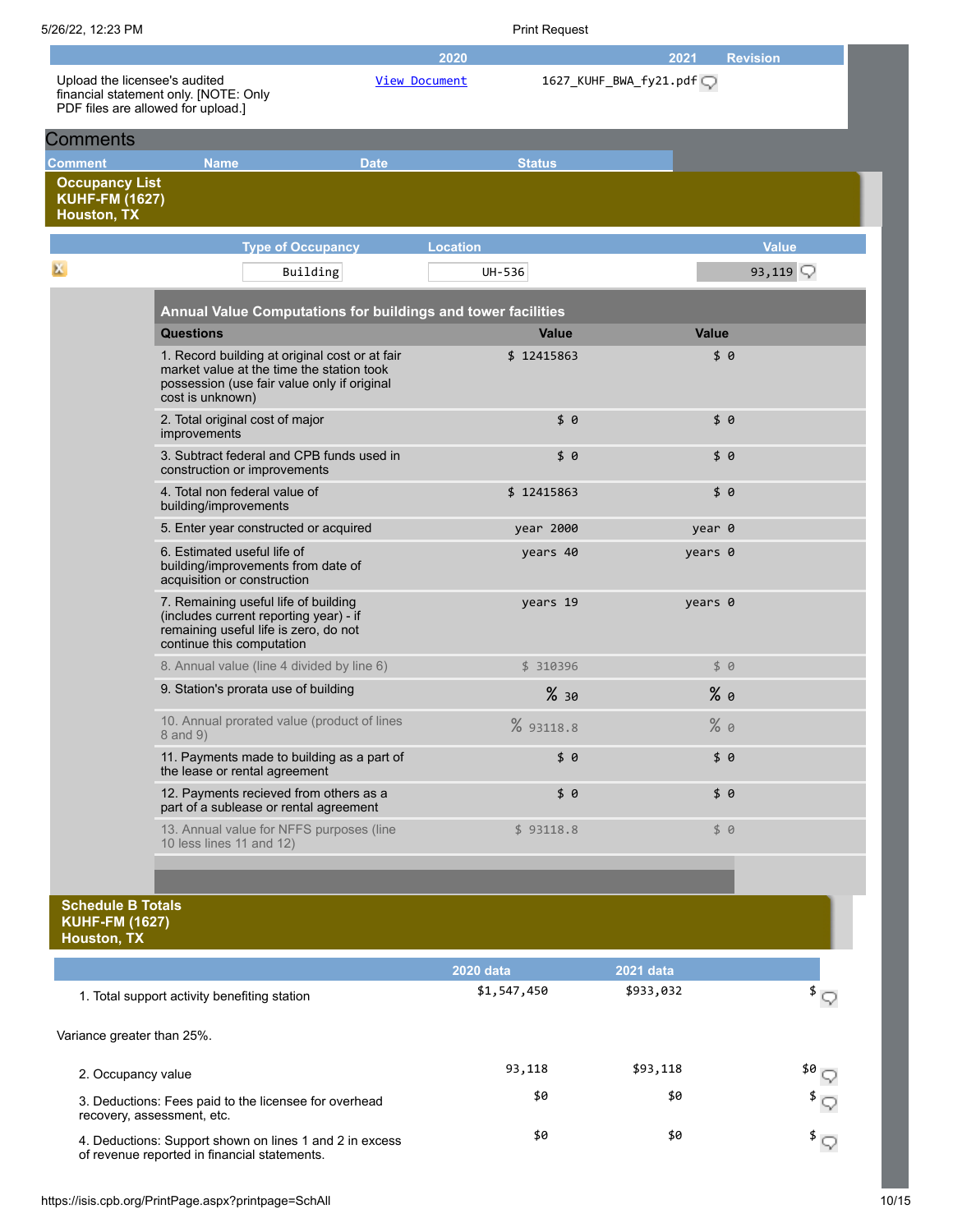| 5/26/22, 12:23 PM |                                                                                                                  | <b>Print Request</b> |             |  |
|-------------------|------------------------------------------------------------------------------------------------------------------|----------------------|-------------|--|
|                   |                                                                                                                  | 2020 data            | 2021 data   |  |
|                   | 5. Total Indirect Administrative Support (Forwards to Line 2)<br>of the Summary of Nonfederal Financial Support) | \$1,640,568          | \$1,026,150 |  |
|                   | Variance greater than 25%.                                                                                       |                      |             |  |
|                   | 6. Please enter an institutional type code for your licensee.                                                    | SU                   | SU —        |  |

| Comments                             |             |             |               |  |
|--------------------------------------|-------------|-------------|---------------|--|
| <b>Comment</b>                       | <b>Name</b> | <b>Date</b> | <b>Status</b> |  |
| Schedule C                           |             |             |               |  |
| <b>KUHF-FM (1627)</b><br>Houston, TX |             |             |               |  |

|                                                                                                                                                                                   | Donor<br><b>Code</b><br><b>2020 data</b> | <b>2021 data</b> | <b>Revision</b>  |
|-----------------------------------------------------------------------------------------------------------------------------------------------------------------------------------|------------------------------------------|------------------|------------------|
| 1. PROFESSIONAL SERVICES (must be eligible as NFFS)                                                                                                                               | \$                                       | \$0              | \$               |
| A. Legal                                                                                                                                                                          | \$                                       | \$0              |                  |
| B. Accounting and/or auditing                                                                                                                                                     | \$                                       | \$0              |                  |
| C. Engineering                                                                                                                                                                    | \$                                       | \$0              |                  |
| D. Other professionals (see specific line item instructions<br>in Guidelines before completing)                                                                                   | \$                                       | \$0              |                  |
| 2. GENERAL OPERATIONAL SERVICES (must be eligible as<br>NFFS)                                                                                                                     | \$                                       | \$0              |                  |
| A. Annual rental value of space (studios, offices, or tower<br>facilities)                                                                                                        | \$                                       | \$0              |                  |
| B. Annual value of land used for locating a station-owned<br>transmission tower                                                                                                   | \$                                       | \$0              |                  |
| C. Station operating expenses                                                                                                                                                     | \$                                       | \$0              |                  |
| D. Other (see specific line item instructions in Guidelines<br>before completing)                                                                                                 | \$                                       | \$0              |                  |
| 3. OTHER SERVICES (must be eligible as NFFS)                                                                                                                                      | \$                                       | \$0              | \$               |
| A. ITV or educational radio                                                                                                                                                       | \$                                       | \$0              |                  |
| B. State public broadcasting agencies (APBC, FL-DOE,<br>eTech Ohio)                                                                                                               | \$                                       | \$0              |                  |
| C. Local advertising                                                                                                                                                              | \$                                       | \$0              | \$               |
| D. National advertising                                                                                                                                                           | \$                                       | \$0              |                  |
| 4. Total in-kind contributions - services and other assets<br>eligible as NFFS (sum of lines 1 through 3), forwards to Line<br>3a. of the Summary of Nonfederal Financial Support | \$                                       | \$0              |                  |
| 5. IN-KIND CONTRIBUTIONS INELIGIBLE AS NFFS                                                                                                                                       | \$                                       | \$0              | \$               |
| A. Compact discs, records, tapes and cassettes                                                                                                                                    | \$                                       | \$0              |                  |
| <b>B.</b> Exchange transactions                                                                                                                                                   | \$                                       | \$0              |                  |
| C. Federal or public broadcasting sources                                                                                                                                         | \$                                       | \$0              | $^{\frac{3}{2}}$ |
| D. Fundraising related activities                                                                                                                                                 | \$                                       | \$0              | \$               |
| E. ITV or educational radio outside the allowable scope of<br>approved activities                                                                                                 | \$                                       | \$0              |                  |
| F. Local productions                                                                                                                                                              | \$                                       | \$0              | \$               |
| G. Program supplements                                                                                                                                                            | \$                                       | \$0              |                  |
| H. Programs that are nationally distributed                                                                                                                                       | \$                                       | \$0              |                  |
| I. Promotional items                                                                                                                                                              | \$                                       | \$0              |                  |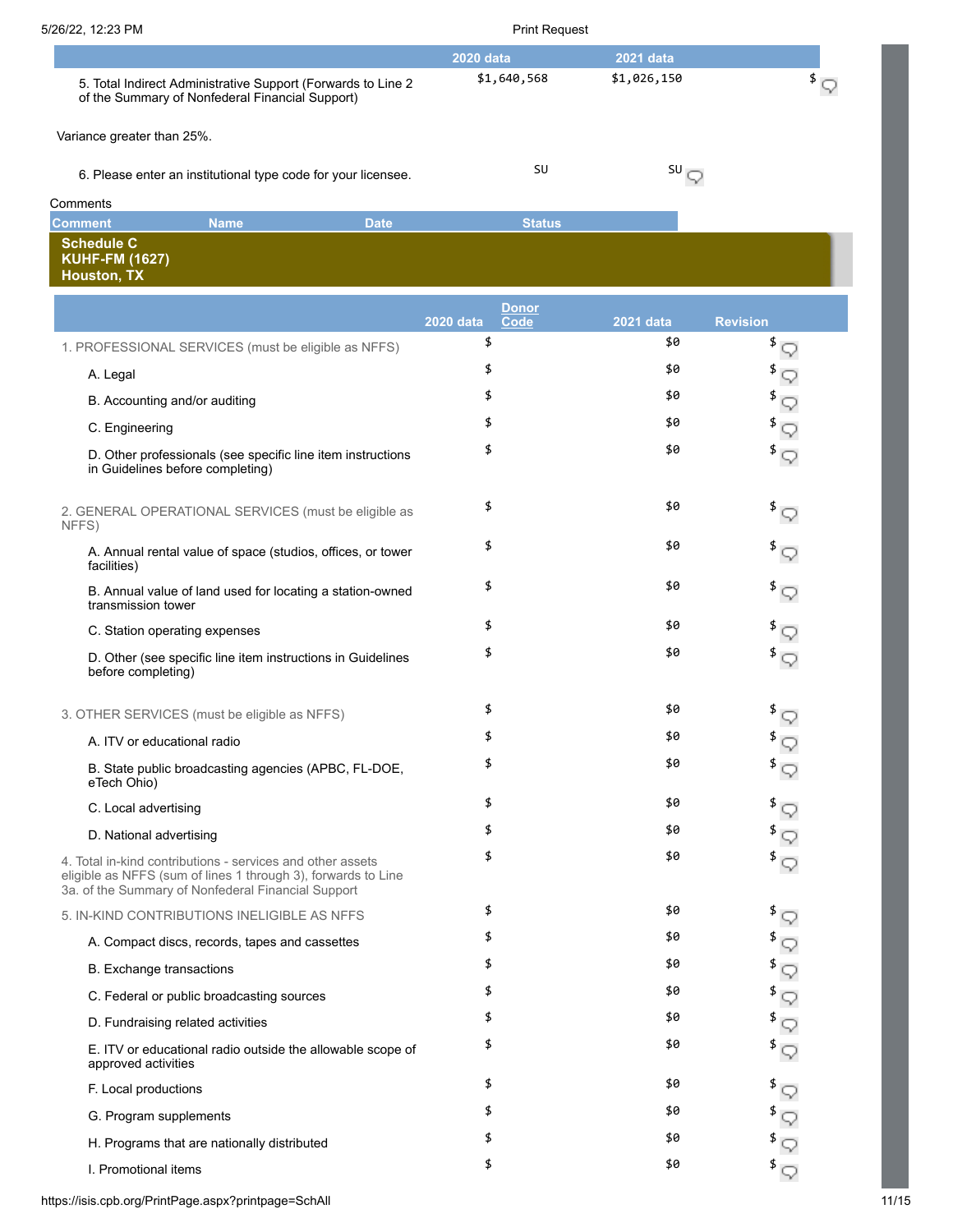|                                                                                                                                      | 2020 data | <b>Donor</b><br>Code | 2021 data | <b>Revision</b> |
|--------------------------------------------------------------------------------------------------------------------------------------|-----------|----------------------|-----------|-----------------|
| J. Regional organization allocations of program services                                                                             | \$        |                      | \$0       |                 |
| K. State PB agency allocations other than those allowed<br>on line $3(b)$                                                            | \$        |                      | \$0       |                 |
| L. Services that would not need to be purchased if not<br>donated                                                                    | \$        |                      | \$0       | $\frac{1}{2}$   |
| M. Other                                                                                                                             | \$        |                      | \$0       |                 |
| 6. Total in-kind contributions - services and other assets (line 4<br>plus line 5), forwards to Schedule F, line 1c. Must agree with | \$        |                      | \$0       |                 |

in-kind contributions recognized as revenue in the AFS.

### **Comments**

| Comment                                                          | <b>Name</b> | <b>Date</b> | <b>Status</b> |
|------------------------------------------------------------------|-------------|-------------|---------------|
| <b>Schedule D</b><br><b>KUHF-FM (1627)</b><br><b>Houston, TX</b> |             |             |               |

|                                                                                                                                                                                | <b>2020 data</b> | <b>Donor</b><br>Code | 2021 data | <b>Revision</b>                                                         |
|--------------------------------------------------------------------------------------------------------------------------------------------------------------------------------|------------------|----------------------|-----------|-------------------------------------------------------------------------|
| 1. Land (must be eligible as NFFS)                                                                                                                                             | \$               |                      | \$0       | \$                                                                      |
| 2. Building (must be eligible as NFFS)                                                                                                                                         | \$               |                      | \$0       |                                                                         |
| 3. Equipment (must be eligible as NFFS)                                                                                                                                        | \$               |                      | \$0       |                                                                         |
| 4. Vehicle(s) (must be eligible as NFFS)                                                                                                                                       | \$               |                      | \$0       |                                                                         |
| 5. Other (specify) (must be eligible as NFFS)                                                                                                                                  | \$               |                      | \$0       | $^{\frac{3}{2}}$                                                        |
| 6. Total in-kind contributions - property and equipment eligible<br>as NFFS (sum of lines 1 through 5), forwards to Line 3b. of<br>the Summary of Nonfederal Financial Support | \$               |                      | \$0       | $\mathbf{E}$                                                            |
| 7. IN-KIND CONTRIBUTIONS INELIGIBLE AS NFFS                                                                                                                                    | \$               |                      | \$0       |                                                                         |
| a) Exchange transactions                                                                                                                                                       | \$               |                      | \$0       | $\begin{array}{c}\n\ast \circ \\ \ast \circ \\ \ast \circ\n\end{array}$ |
| b) Federal or public broadcasting sources                                                                                                                                      | \$               |                      | \$0       |                                                                         |
| c) TV only—property and equipment that includes new<br>facilities (land and structures), expansion of existing<br>facilities and acquisition of new equipment                  | \$               |                      | \$0       | $^{\mathrm{\$}}$ $\heartsuit$                                           |
| d) Other (specify)                                                                                                                                                             | \$               |                      | \$0       | $\sqrt[3]{\mathbb{Q}}$                                                  |
| 8. Total in-kind contributions - property and equipment (line 6<br>elus lies 7) famuarda ta Oskaslula E lies del Mustasses udik                                                | \$               |                      | \$0       |                                                                         |

plus line 7), forwards to Schedule F, line 1d. Must agree with in-kind contributions recognized as revenue in the AFS.

### **Comments**

| <b>Comment</b>                                                   | Name | <b>Date</b> | <b>Status</b> |
|------------------------------------------------------------------|------|-------------|---------------|
| <b>Schedule E</b><br><b>KUHF-FM (1627)</b><br><b>Houston, TX</b> |      |             |               |

| <b>EXPENSES</b><br>(Operating and non-operating) |                  |                  |                 |
|--------------------------------------------------|------------------|------------------|-----------------|
| <b>PROGRAM SERVICES</b>                          | <b>2020 data</b> | <b>2021 data</b> | <b>Revision</b> |
| 1. Programming and production                    | \$3,858,611      | \$3,043,887      | \$ യ            |
| A. Restricted Radio CSG                          | \$152,379        | \$154,214        | $\frac{1}{2}$   |
| <b>B. Unrestricted Radio CSG</b>                 | \$418,969        | \$417,583        | $\sqrt{ }$      |
| C. Other CPB Funds                               | \$0              | \$0              | $\frac{1}{2}$   |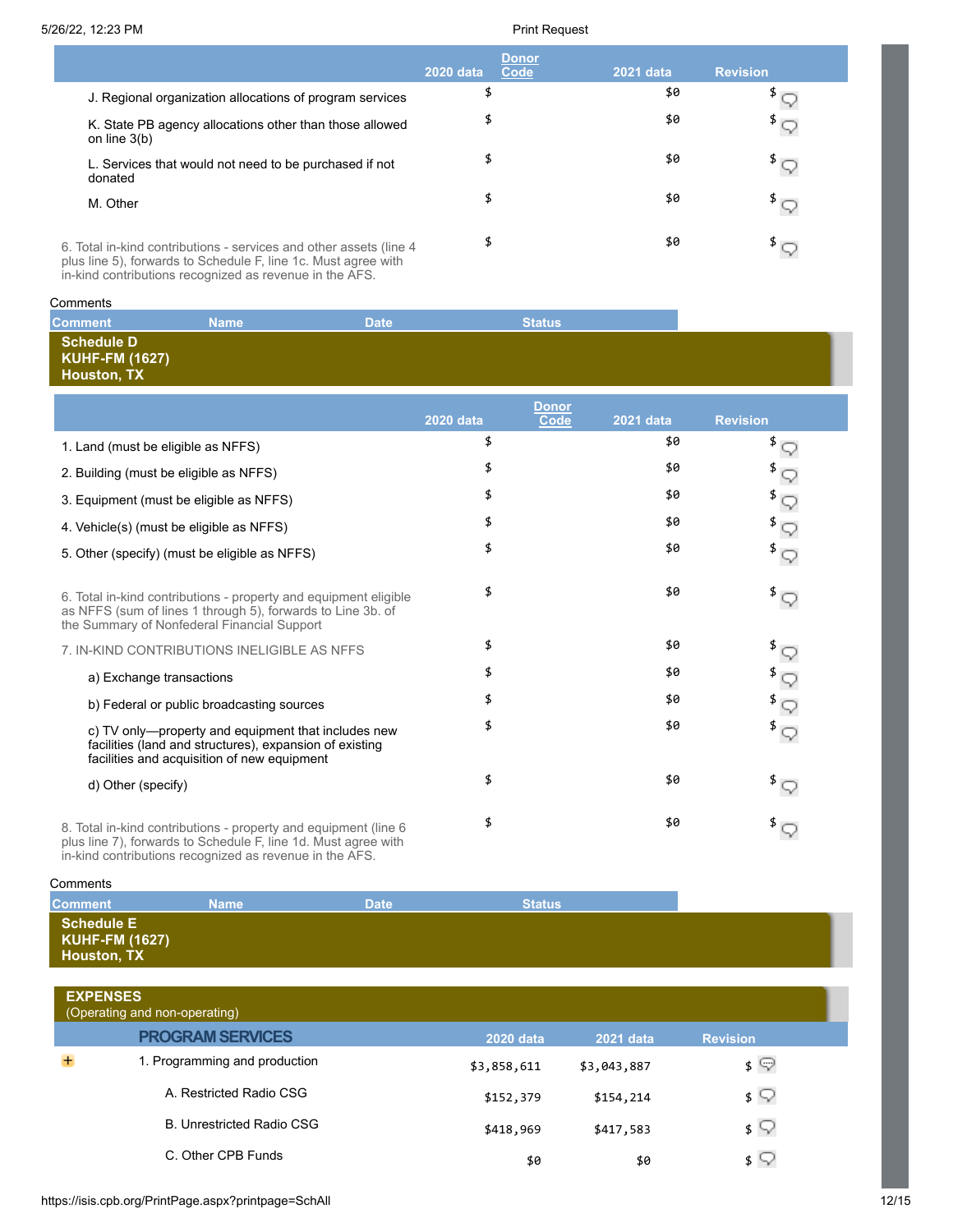|       | <b>PROGRAM SERVICES</b>                                                                              | <b>2020 data</b> | 2021 data   | <b>Revision</b> |
|-------|------------------------------------------------------------------------------------------------------|------------------|-------------|-----------------|
|       | D. All non-CPB Funds                                                                                 | \$3,287,263      | \$2,472,090 | $\sqrt{ }$      |
|       | 2. Broadcasting and engineering                                                                      | \$2,115,402      | \$1,123,889 | $\sqrt{ }$      |
|       | A. Restricted Radio CSG                                                                              | \$0              | \$0         | $\sqrt{ }$      |
|       | <b>B. Unrestricted Radio CSG</b>                                                                     | \$0              | \$0         | $\sqrt{ }$      |
|       | C. Other CPB Funds                                                                                   | \$0              | \$0         | $\sqrt{ }$      |
|       | D. All non-CPB Funds                                                                                 | \$2,115,402      | \$1,123,889 | $\sqrt{ }$      |
|       | 3. Program information and promotion                                                                 | \$4              | \$0         | $\sqrt{ }$      |
|       | A. Restricted Radio CSG                                                                              | \$0              | \$0         | $\sqrt{ }$      |
|       | <b>B. Unrestricted Radio CSG</b>                                                                     | \$0              | \$0         | $\sqrt{ }$      |
|       | C. Other CPB Funds                                                                                   | \$0              | \$0         | $\sqrt{ }$      |
|       | D. All non-CPB Funds                                                                                 | \$4              | \$0         | $\sqrt{ }$      |
|       | <b>SUPPORT SERVICES</b>                                                                              | <b>2020 data</b> | 2021 data   | <b>Revision</b> |
| +     | 4. Management and general                                                                            | \$5,287,069      | \$1,946,995 | $\sqrt{ }$      |
|       | A. Restricted Radio CSG                                                                              | \$0              | \$0         | $\sqrt{ }$      |
|       | <b>B. Unrestricted Radio CSG</b>                                                                     | \$0              | \$0         | $\sqrt{ }$      |
|       | C. Other CPB Funds                                                                                   | \$0              | \$0         | $\sqrt{ }$      |
|       | D. All non-CPB Funds                                                                                 | \$5,287,069      | \$1,946,995 | $\sqrt{ }$      |
| $\pm$ | 5. Fund raising and membership development                                                           | \$785,198        | \$685,797   | $\sqrt{ }$      |
|       | A. Restricted Radio CSG                                                                              | \$0              | \$0         | $\sqrt{ }$      |
|       | B. Unrestricted Radio CSG                                                                            | \$0              | \$0         | $\sqrt{ }$      |
|       | C. Other CPB Funds                                                                                   | \$0              | \$0         | $\sqrt{ }$      |
|       | D. All non-CPB Funds                                                                                 | \$785,198        | \$685,797   | $\sqrt{2}$      |
| ÷.    | 6. Underwriting and grant solicitation                                                               | \$867,589        | \$624,563   | $\sqrt{ }$      |
|       | A. Restricted Radio CSG                                                                              | \$0              | \$0         | $\sqrt{ }$      |
|       | B. Unrestricted Radio CSG                                                                            | \$0              | \$0         | $\sqrt{ }$      |
|       | C. Other CPB Funds                                                                                   | \$0              | \$0         | $\sqrt{ }$      |
|       | D. All non-CPB Funds                                                                                 | \$867,589        | \$624,563   | $\frac{1}{2}$   |
| $+$   | 7. Depreciation and amortization (if not allocated to<br>functional categories in lines 1 through 6) | \$63,395         | \$360,449   | ≴ ⊊             |
|       | A. Restricted Radio CSG                                                                              | \$0              | \$0         | $\sqrt{ }$      |
|       | <b>B. Unrestricted Radio CSG</b>                                                                     | \$0              | \$0         | $\sqrt{ }$      |
|       | C. Other CPB Funds                                                                                   | \$0              | \$0         | $\sqrt{ }$      |
|       | D. All non-CPB Funds                                                                                 | \$63,395         | \$360,449   | $\sqrt{ }$      |
|       | 8. Total Expenses (sum of lines 1 to 7) must<br>agree with audited financial statements              | \$12,977,268     | \$7,785,580 | $\frac{1}{2}$   |
|       | A. Total Restricted Radio CSG (sum of Lines<br>1.A, 2.A, 3.A, 4.A, 5.A, 6.A, 7.A)                    | \$152,379        | \$154,214   | $\sqrt{ }$      |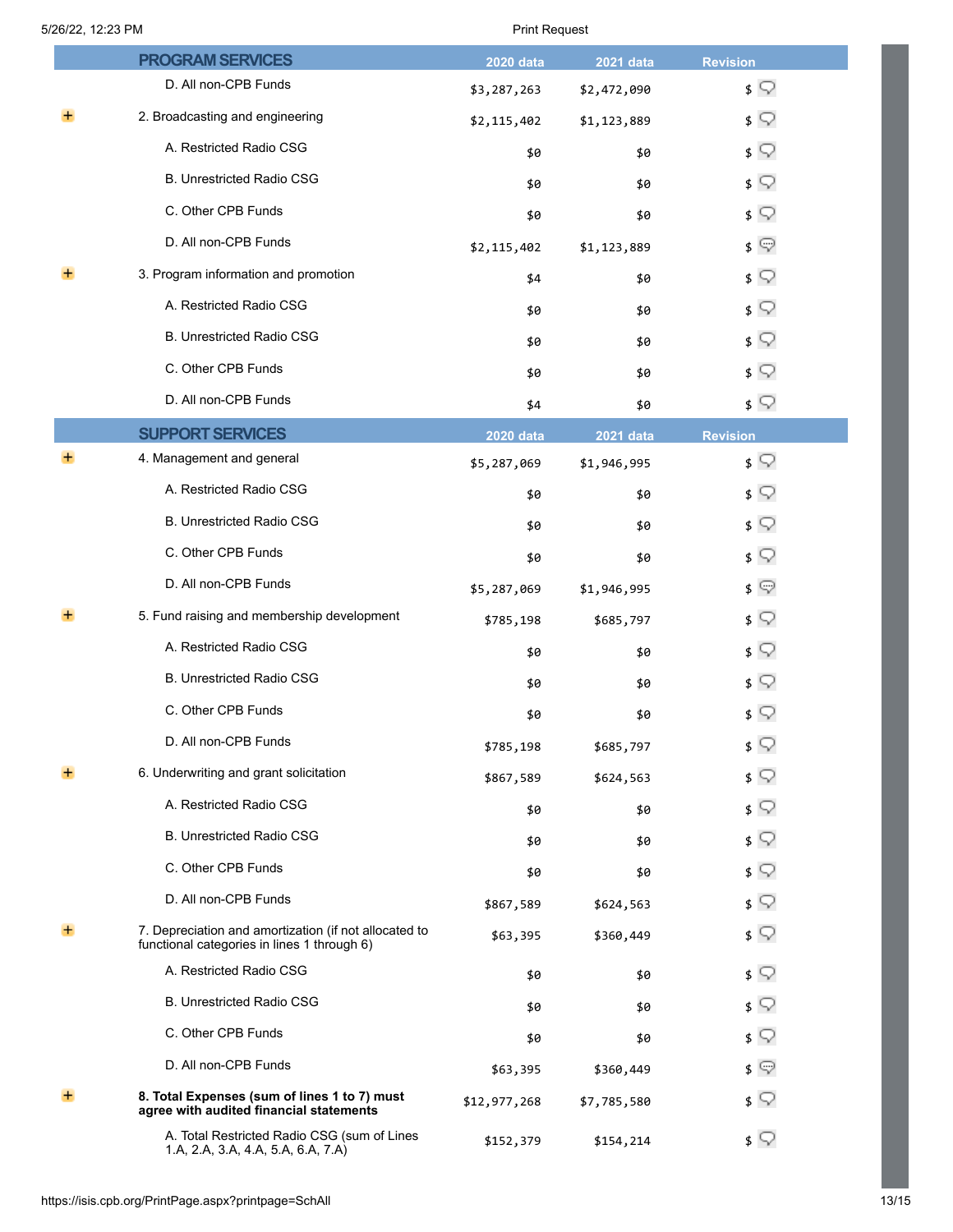| <b>PROGRAM SERVICES</b>                                                             | <b>2020 data</b> | 2021 data   | <b>Revision</b> |  |
|-------------------------------------------------------------------------------------|------------------|-------------|-----------------|--|
| B. Total Unrestricted Radio CSG (sum of Lines<br>1.B, 2.B, 3.B, 4.B, 5.B, 6.B, 7.B) | \$418,969        | \$417,583   | $\frac{1}{2}$   |  |
| C. Total Other CPB Funds (sum of Lines 1.C.<br>2.C, 3.C, 4.C, 5.C, 6.C, 7.C)        | \$0              | \$0         | s V             |  |
| D. Total All non-CPB Funds (sum of Lines 1.D,<br>2.D, 3.D, 4.D, 5.D, 6.D, 7.D)      | \$12,405,920     | \$7,213,783 | ⊀⊾              |  |

# **INVESTMENT IN CAPITAL ASSETS**

| Cost of capital assets purchased or donated                                   |                  |             |                   |  |
|-------------------------------------------------------------------------------|------------------|-------------|-------------------|--|
|                                                                               | <b>2020 data</b> | 2021 data   | <b>Revision</b>   |  |
| 9. Total capital assets purchased or donated                                  | \$140,831        | \$90,428    | \$ W              |  |
| 9a. Land and buildings                                                        | \$0              | \$0         | \$ V              |  |
| 9b. Equipment                                                                 | \$140,831        | \$90,428    | \$ V              |  |
| 9c. All other                                                                 | \$0              | \$0         | $\sqrt{2}$        |  |
| 10. Total expenses and investment in<br>capital assets (Sum of lines 8 and 9) | \$13,118,099     | \$7,876,008 | $\mathsf{s} \vee$ |  |

## **Additional Information**

(Lines 11 + 12 must equal line 8 and Lines 13 + 14 must equal line 9)

|                                                             | <b>2020 data</b> | <b>2021 data</b> | <b>Revision</b>   |
|-------------------------------------------------------------|------------------|------------------|-------------------|
| 11. Total expenses (direct only)                            | \$11,429,818     | \$6,759,429      | \$ W              |
| 12. Total expenses (indirect and in-kind)                   | \$1,547,450      | \$1,026,151      | \$ 52             |
| 13. Investment in capital assets (direct only)              | \$140,831        | \$90,428         | \$ Y              |
| 14. Investment in capital assets (indirect and in-<br>kind) | \$0              | \$0              | $\mathsf{s} \vee$ |

| Comments                                                                                                                                                                                                                                        |                |             |               |  |  |  |  |
|-------------------------------------------------------------------------------------------------------------------------------------------------------------------------------------------------------------------------------------------------|----------------|-------------|---------------|--|--|--|--|
| <b>Comment</b>                                                                                                                                                                                                                                  | <b>Name</b>    | <b>Date</b> | <b>Status</b> |  |  |  |  |
| Increase due to the HPM<br>Tower project.                                                                                                                                                                                                       | Derrick Wilson | 3/10/2022   | <b>Note</b>   |  |  |  |  |
| The referenced variance is<br>due to the covid-19<br>pandemic, all-staff working<br>remotely and the<br>completion of the FY20<br>tower project. Which<br>reduced supply and<br>material purchases as well<br>as associated personnel<br>costs. | Derrick Wilson | 3/10/2022   | <b>Note</b>   |  |  |  |  |
| The referenced variance is<br>due to the covid-19<br>pandemic, all-staff working<br>remotely and the<br>completion of the FY20<br>tower project. Which<br>reduced supply and<br>material purchases as well<br>as associated personnel<br>costs. | Derrick Wilson | 3/10/2022   | Note          |  |  |  |  |
| The referenced variance is<br>due to the covid-19<br>pandemic, all-staff working<br>remotely and the<br>completion of the FY20<br>tower project. Which<br>reduced supply and<br>material purchases as well<br>as associated personnel<br>costs. | Derrick Wilson | 3/10/2022   | <b>Note</b>   |  |  |  |  |

## **Schedule F**